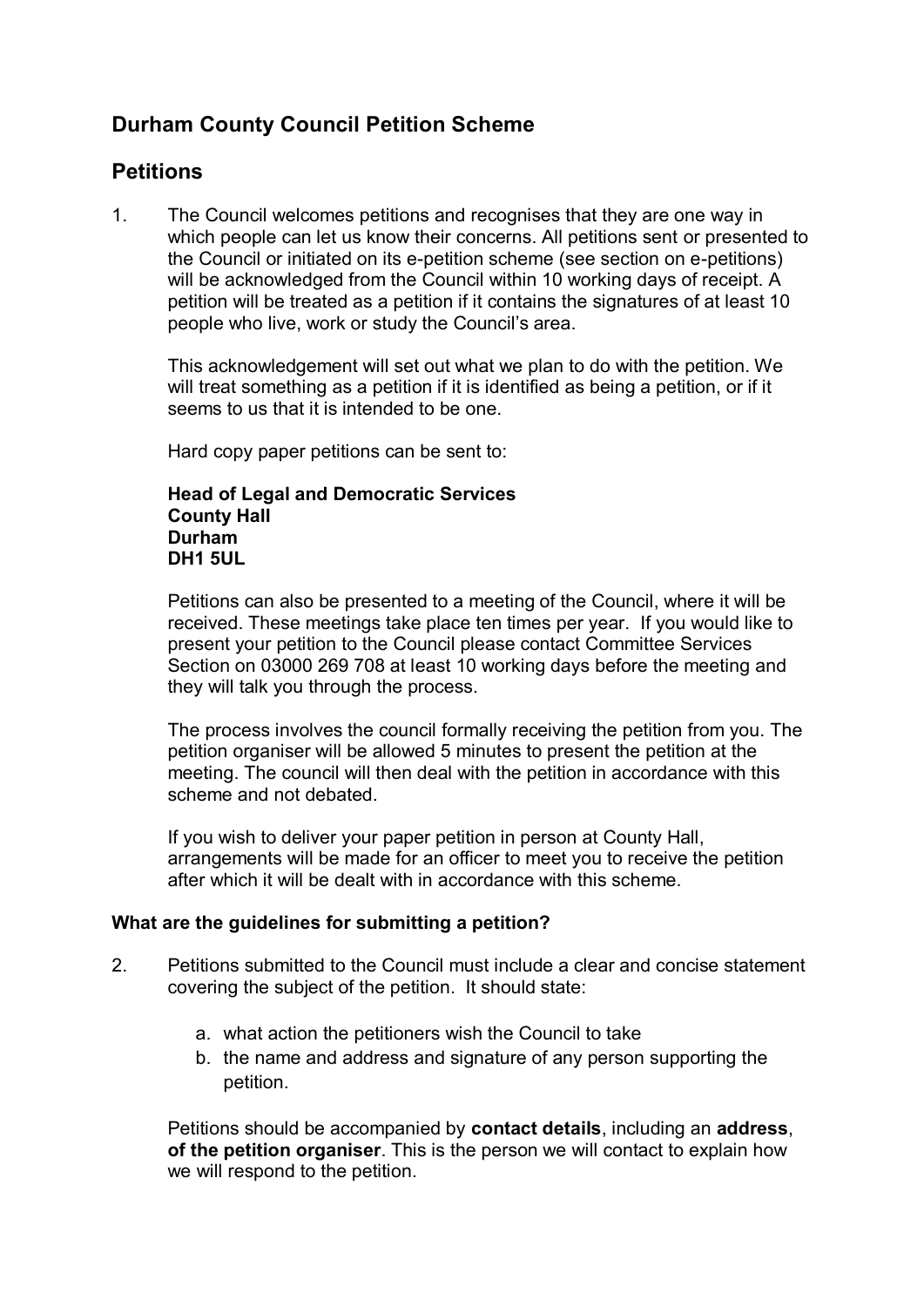The contact details of the petition organiser will not be placed on the website. If the petition does not identify a petition organiser, we will contact first signatories to the petition to request that he/she agrees to the organiser. If that person does not agree, we will contact the next signatory and so on until a petition organiser is identified.

Petitions which are considered to be vexatious abusive or otherwise inappropriate or repeat a petition which is substantially the same as one presented within the last 12 months will not be accepted.

In the period immediately before an election or referendum, we may need to deal with your petition differently  $-$  if this is the case we will explain the reasons and discuss the revised timescale which will apply.

If a petition does not follow the guidelines set out above Council may decide not to do anything further with it. In that case we will write to you to explain the reasons.

### **What will the Council do when it receives my petition?**

3. An acknowledgement will be sent to the petition organiser within 10 working days of receipt of the petition. The council will let them know what we plan to do with it and when they can expect to hear from us again. Details of the petition will also be published on our website (see Appendix 1)

If we can do what your petition asks for, the acknowledgement may confirm that we have taken the action requested and the petition will be closed. If the petition applies to a planning or licensing application, is a statutory petition (for example requesting a referendum on having elected mayor) or a matter where there is already an existing right of appeal, such as Council Tax banding and business rates rateable values, other procedures apply.

If a petition applies to a consultation process which is being carried out by Durham County Council, the petition will be forwarded to the relevant officer to be considered as part of the consultation process and not as part of the petition scheme (see Appendix 2).

We will not take action on any petition which we consider to be vexatious abusive or otherwise inappropriate and will explain the reasons for this in our acknowledgement of the petition.

We will not take action on any petition which is the same or similar to any petition considered by the Council within previous 12 months.

To ensure that people know what we are doing in response to the petitions we received the details of all the petition submitted to us will be published on our website, except in cases where this would be inappropriate.

Petitions which are submitted in paper or e-petition format which relate to the same subject will be kept as separate petitions.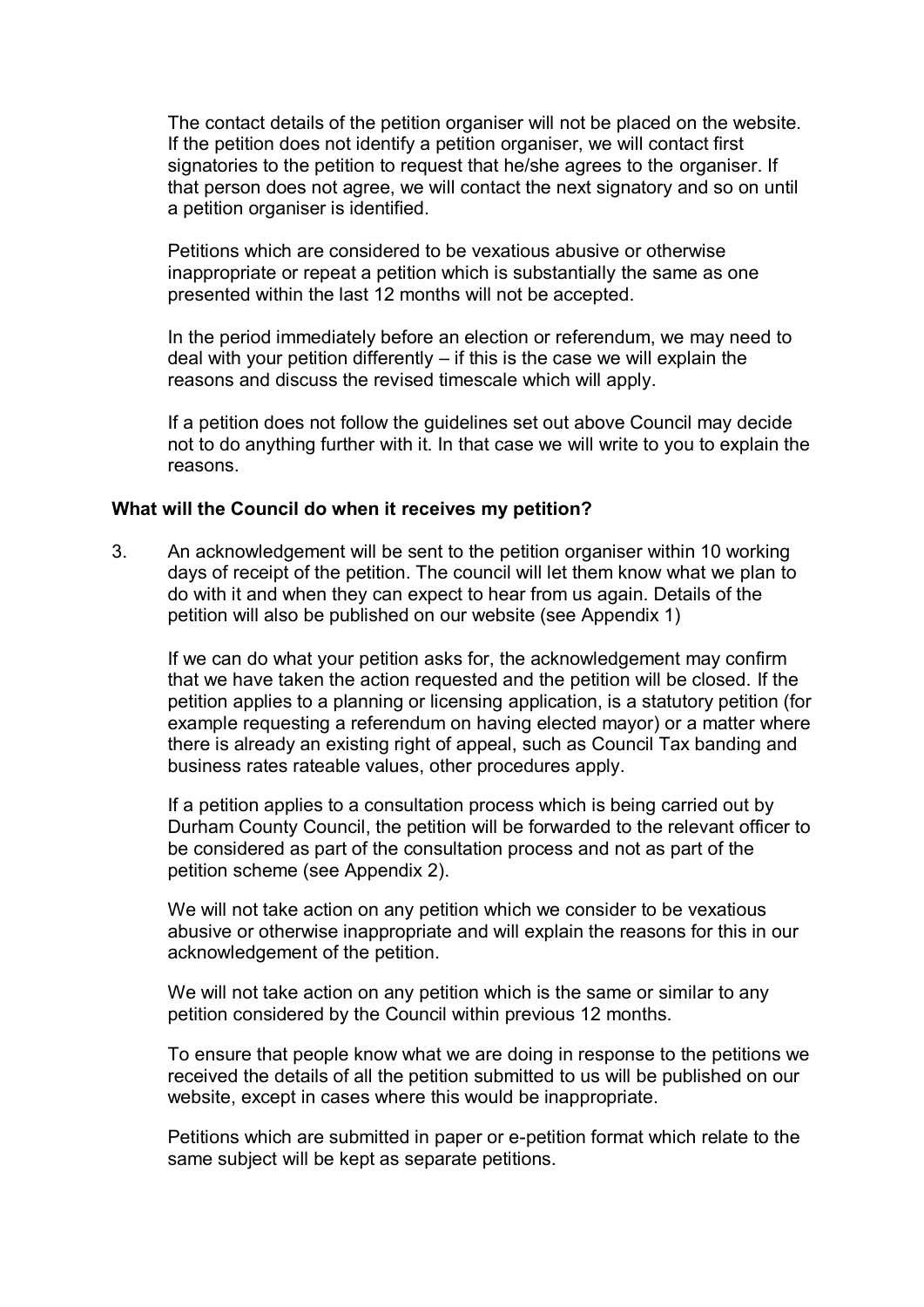## **How will the Council respond to petitions?**

- 4. Our response to a petition will depend on what the petition asks for, but it may include one or more of the following:
	- taking the action requested in the petition
	- holding an inquiry into the matter
	- undertaking research into the matter
	- holding a public meeting
	- holding a consultation
	- holding a meeting with petitioners
	- referring the petition for consideration by the Councils Overview and Scrutiny Committee
	- calling a referendum
	- writing to the petition organiser setting out our views about the request in the petition.

If your petition is about something over which the Council has no direct control (for example a local railway or a hospital) we will consider making representations on behalf of the community to the relevant body. The Council works with a large number of local partners, e.g.

- English Heritage
- Police and Crime Commissioner
- The Environment Agency;
- Fire and Rescue authorities
- Health and Safety Executive
- The Highways Agency
- National Park Authorities
- Health Bodies.

Where possible the Council will work with these partners to respond to your petition. If we are not able to do this for any reason for example if what the petition calls for conflicts with a Council policy, then we will set out the reasons for this to you. You can find more information on the services for which the Council is responsible the Council's website [www.durham.gov.uk](http://www.durham.gov.uk). If your petition is about something that a different Council is responsible for we will give consideration to what the best method is responding to it. This might consist of simply forwarding the petition to the other Council, but could involve other steps. In any event we will always notify you action we have taken.

## **e-petitions**

5. The Council welcomes e-petitions which are created and submitted through our website. E-petitions must follow the same guidelines as paper petitions. The petition organiser will need to provide us with their name, postal address and email address. You will also need to decide how long you would like your petition to be open for signatures. Most petitions run for six weeks, but you can choose a shorter or longer timeframe, up to 6 months. (See Appendix 3).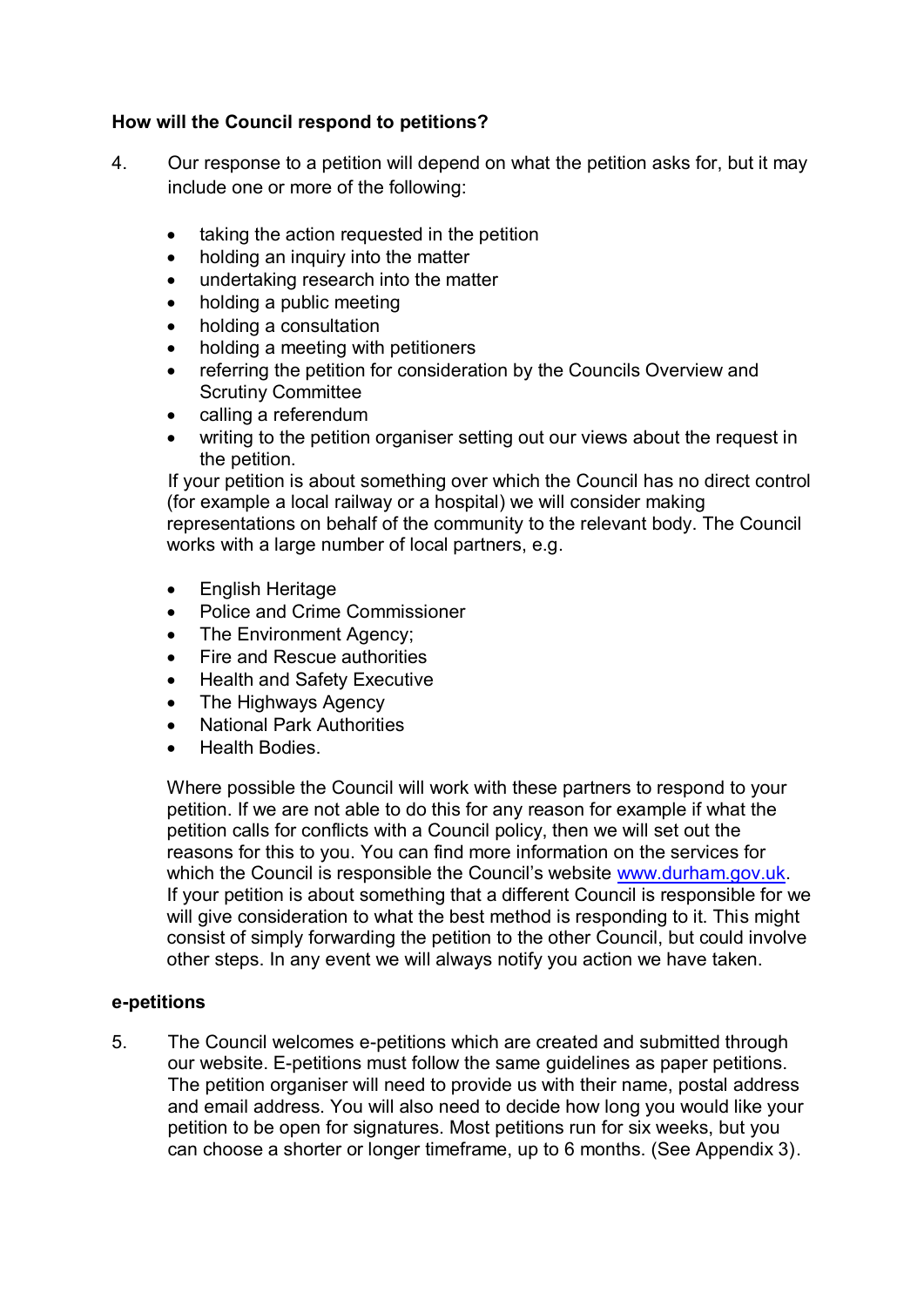e-petitions which have not been created through our website cannot be verified and therefore will not be accepted as a valid petition. They will however be forwarded to the relevant service for their information.

When you create an e-petition, it may take 10 working days before it is published online. This is because we have to check that the content of your petition is suitable before it is made available for signature.

If we feel we cannot publish your petition for some reason, we will contact you within this time to explain. You may be able to change and resubmit your petition if you wish. When an e-petition has closed for signature, it will be forwarded to relevant officers. In the same way as a paper petition, you will receive an acknowledgement within 10 working days.

A petition acknowledgement and response will be emailed to everyone who has signed the e-petition and elected to receive this information. The acknowledgement and response will also be published on the council's website.

If your e-petition relates to a consultation process which is being carried out by the Authority, we will host your e-petition on the council's website once it has been confirmed as acceptable. The e-petition will collect signatures and will run until the end of the consultation period, following which it will then be forwarded to the relevant officer to be considered as part of the consultation process and not as part of the petition scheme.

### **How do I 'sign' an e-petition?**

6. When you sign an e-petition you will be asked to provide your details and a valid email address. When you have submitted this information you will be sent an email to the email address you have provided. This email will include a link which you must click on in order to confirm the email address is valid. Once this step is complete your 'signature' will be added to the petition.

### **What can I do if I feel my petition has not been dealt with properly?**

7. If you feel that we have not dealt with your petition properly, the petition organiser may request that the Council's Corporate Overview and Scrutiny Management Board review the steps of the Council has taken in response to your petition. The request should be accompanied by a short explanation of the reasons why the Council's response is not considered to be adequate.

The Chair of the Corporate Overview and Scrutiny Management Board, in consultation with the Council's Monitoring Officer and Statutory Scrutiny Officer will meet to determine if the request is believed to merit consideration at the Corporate Overview and Scrutiny Management Board. There is no automatic right to review.

If the request to review the Council's determination of the petition is agreed the Corporate Overview and Scrutiny Management Board will endeavour to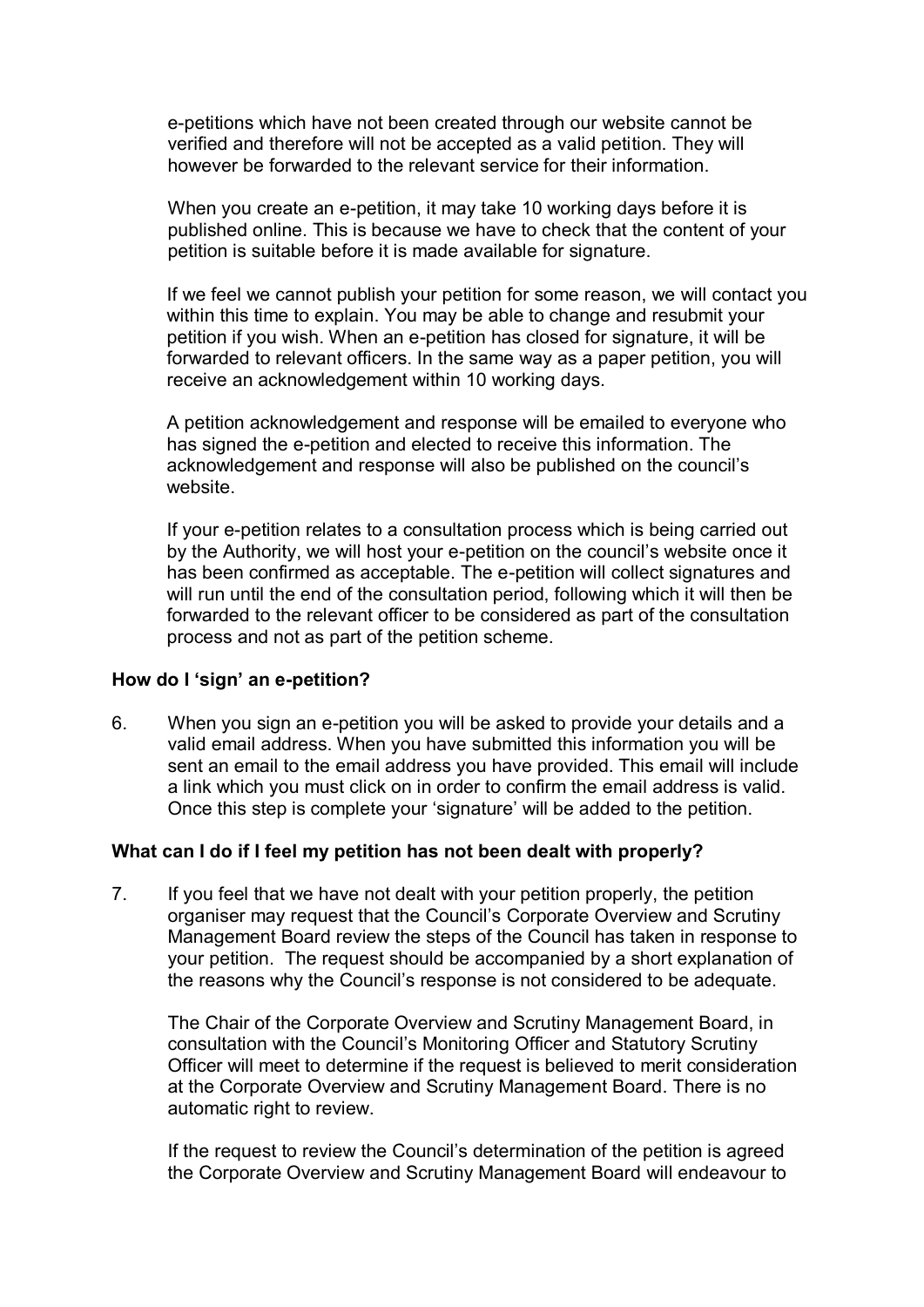consider your request at the next meeting, although on some occasions this may not be possible and consideration will take place at the following meeting. Should the committee determine that we have not dealt with your petition adequately, it may use any of its powers to deal with the matter. These powers include instigating an investigation, making recommendations to the Council's Executive or referring the matter for consideration by full Council.

Once a request to review the petition response has been considered the petition organiser will be informed of the results within 5 working days. The results of the review will also be published on the council's website (see Appendices 4 and 5).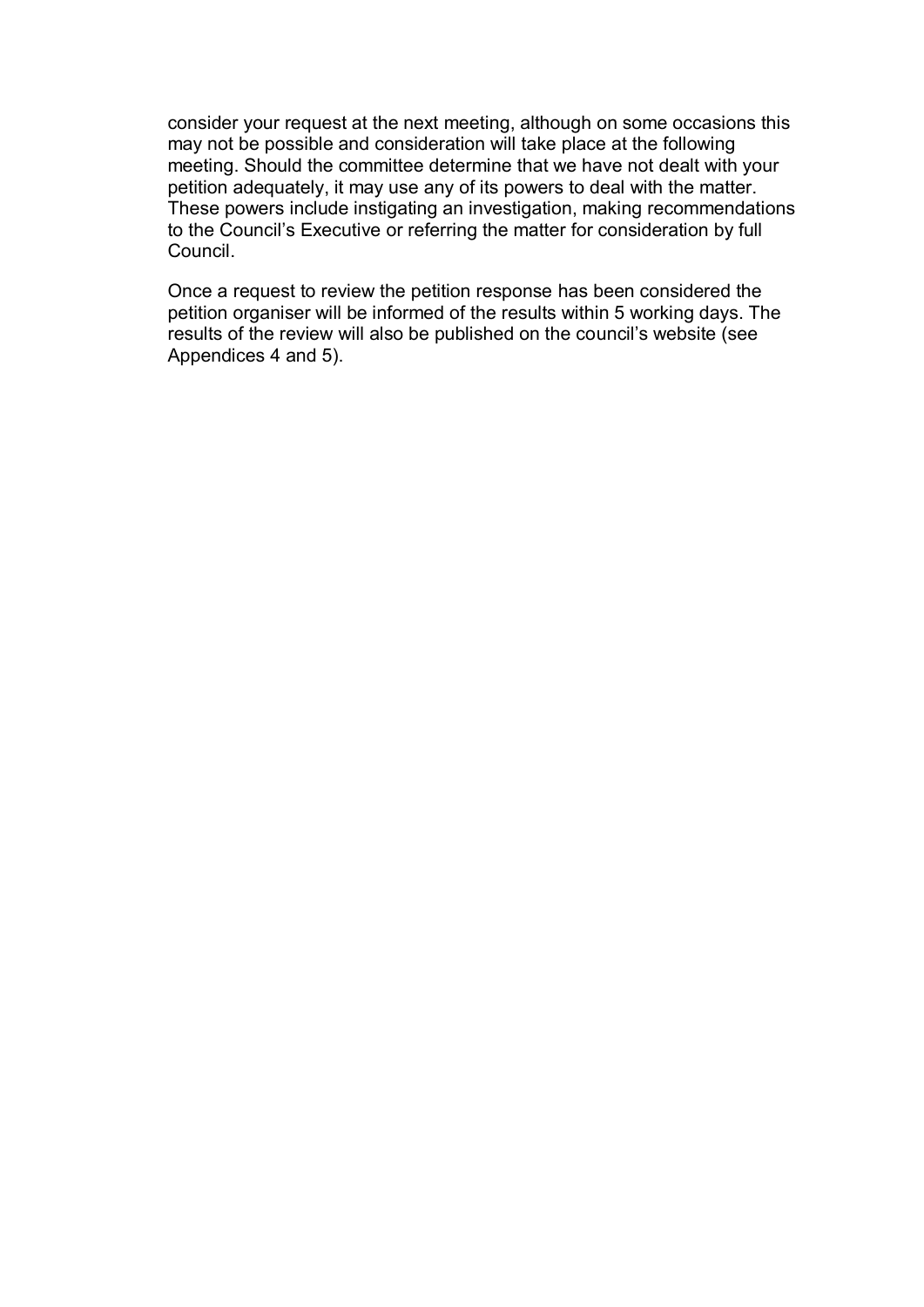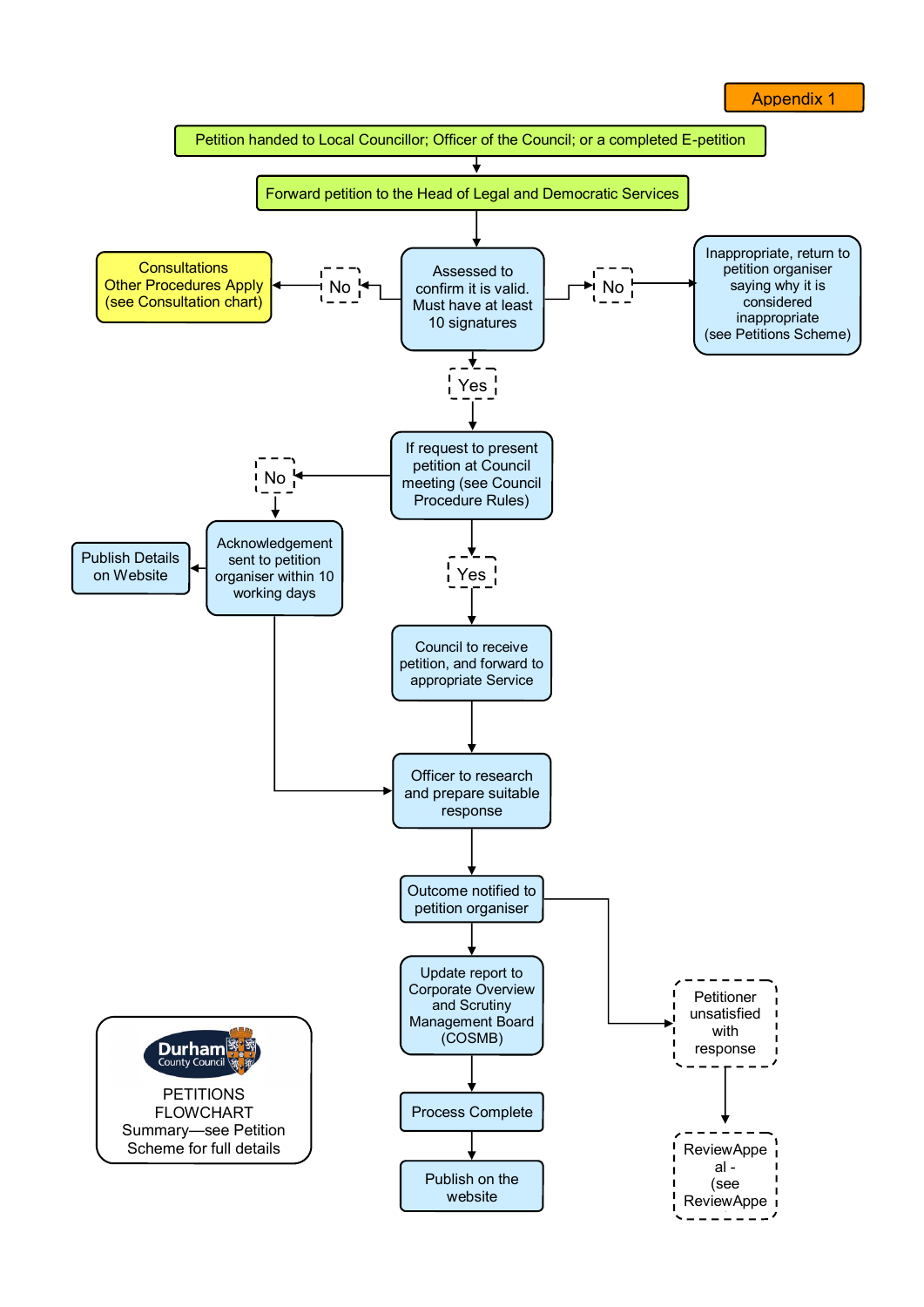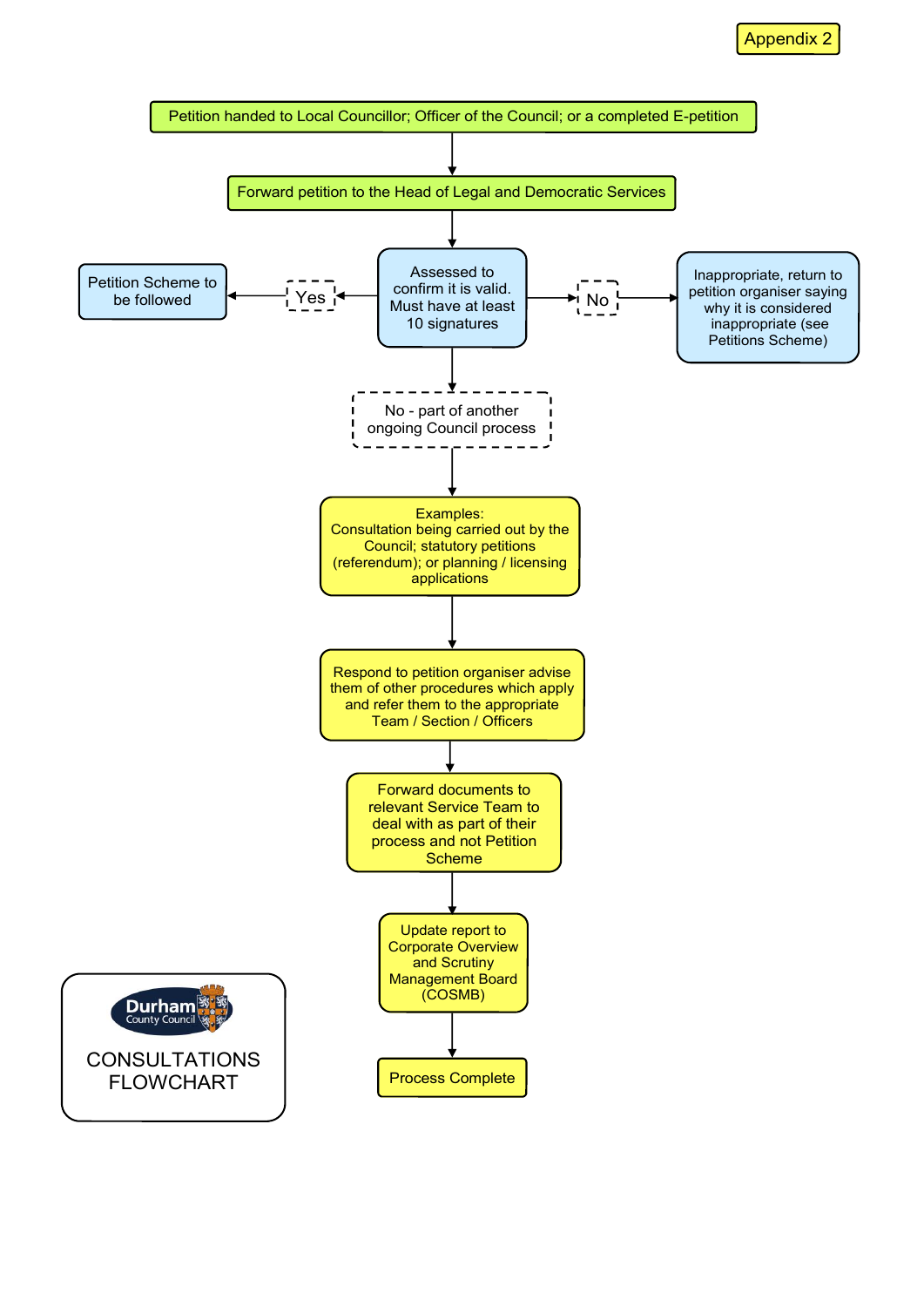## How to submit an e-Petition

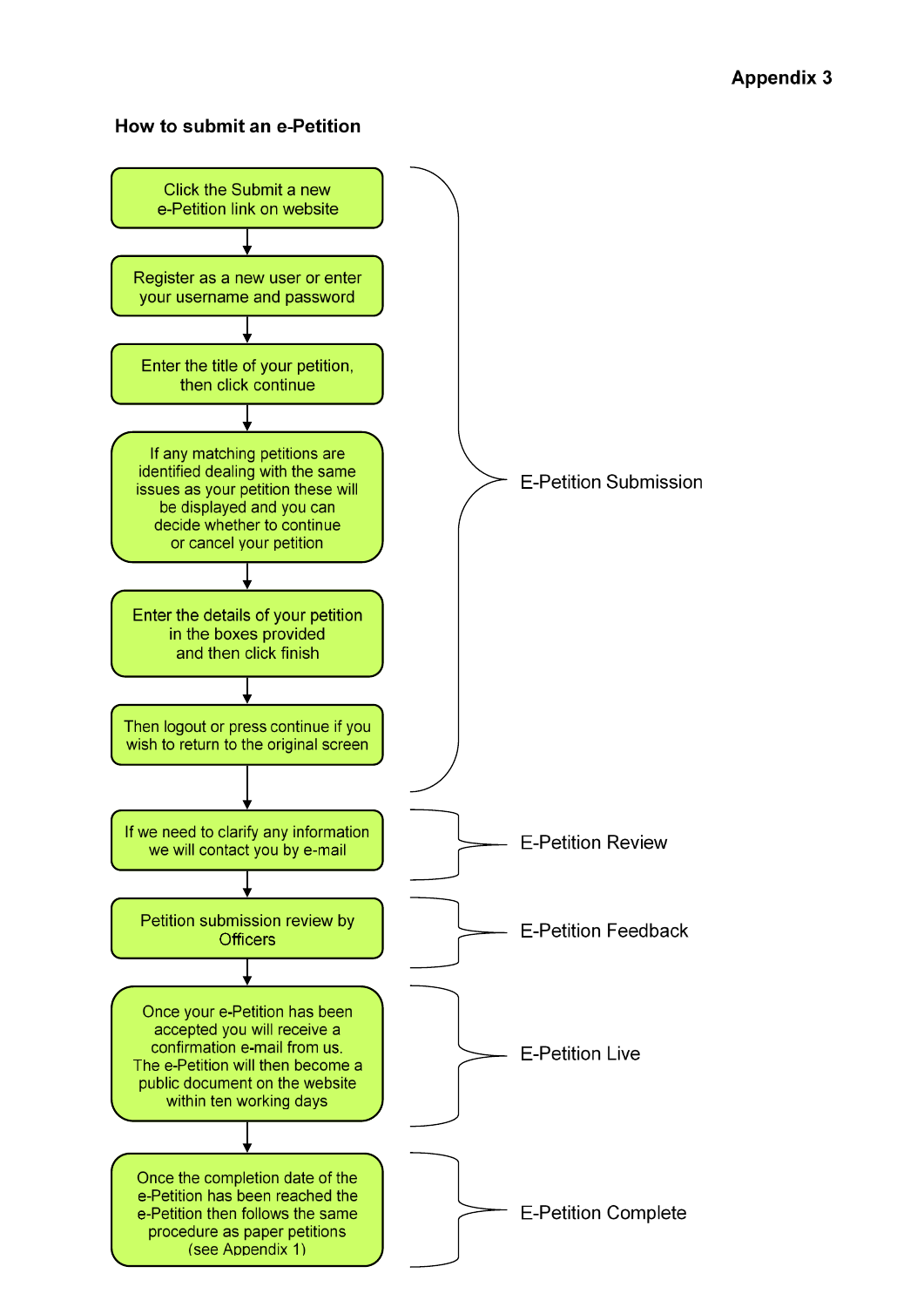# **Appeal to the Council's Corporate Overview and Scrutiny Management Board**

If a petition organiser is not satisfied with the way an authority has dealt with a petition, the petitioner may request that the Corporate Overview and Scrutiny Management Board review the authority's response.

## **Proposed procedure**

- The letter detailing what action the Council has or proposes to take in response to a petition should give details of the petitioner's right to request a review by the Council's Corporate Overview and Scrutiny Management Board. Letter to be sent out by recorded delivery.
- Petitioner to put his/her request for a review in writing, listing the reason/s why he/she is not satisfied with the response.
- Request for review to be submitted to Democratic Services within 20 working days of the petitioner receiving the authority's response.
- Democratic Services to forward the review request to the Scrutiny Office.
- Scrutiny Office to log the receipt of the request for review and request copies of all correspondence in connection with the petition from the Section which is responsible for processing petitions.
- Chairman of Corporate Overview and Scrutiny Management Board, in consultation with the Council's Monitoring Officer and Scrutiny Officer to determine if the request should be placed on the Corporate Overview and Scrutiny Management Board agenda. There is no automatic right to review.

The request to review the Council's action in respect of the petition will only be considered by the Corporate Overview and Scrutiny Management Board if, in the opinion of the Chairman of the Corporate Overview and Scrutiny Management Board, the service response to the petition has failed to adequately address the key issues within the petition. The response should include, where necessary, a full and evidenced explanation of why a particular course of action that has been requested in the petition cannot be undertaken.

(There may be petition organisers who appeal because the action the petition calls for is rejected, no matter how thorough the Council's process for coming to that decision. An appeal will not be considered if it is vexatious or discriminatory or it relates to a matter that has been considered within the past 12 months)

• If the request to review the petition response is rejected, a letter will be send to the petitioner by the Scrutiny Office listing the reasons for rejection. A copy will be sent to Monitoring Officer.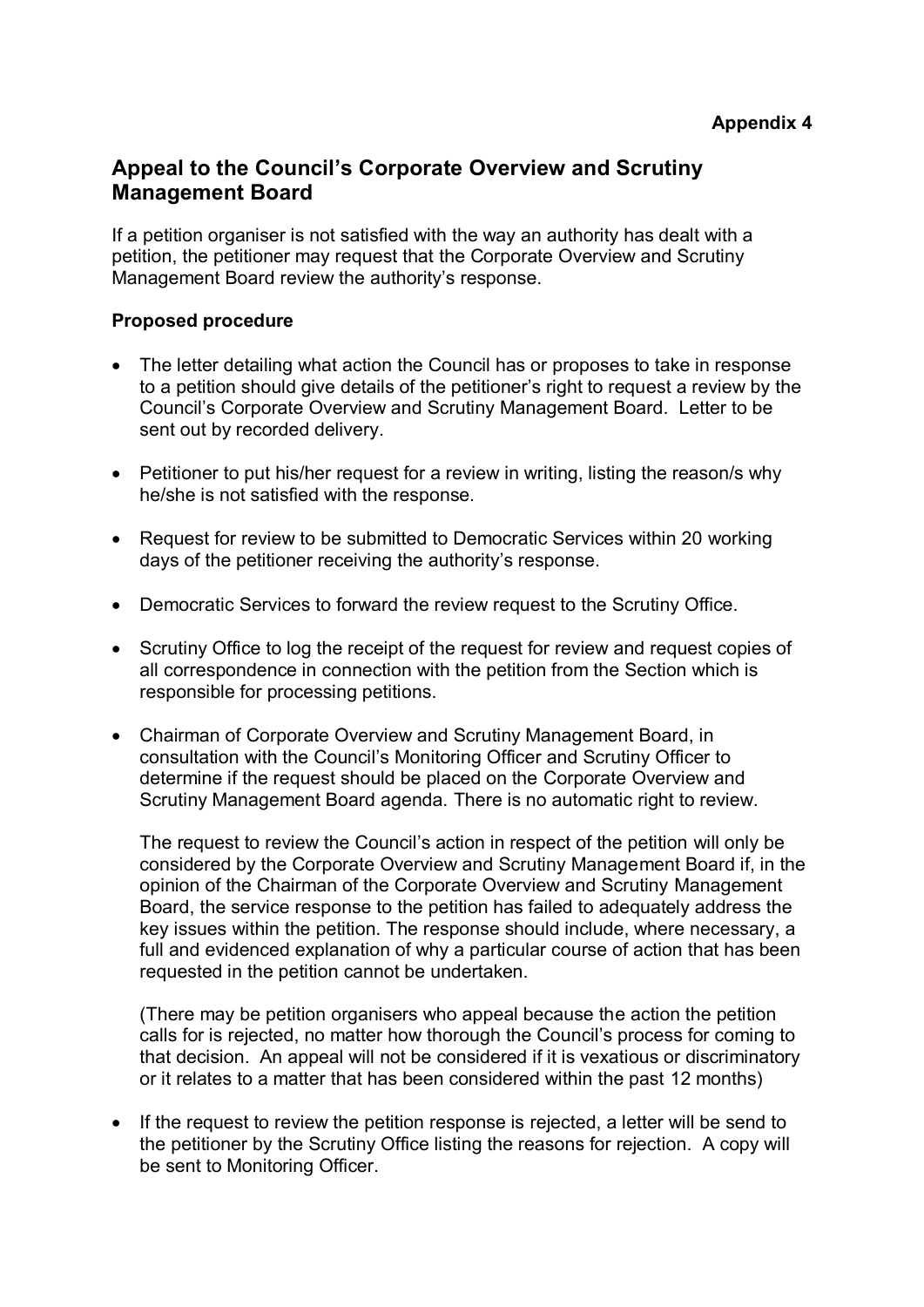- If the Chairman of the Corporate Overview and Scrutiny Management Board agrees to a review of the petition response, this will be heard at the first available Corporate Overview and Scrutiny Management Board meeting, unless the issue/s to be considered involve the disclosure of exempt or confidential information as defined by the Access to Information Procedure Rules.
- The petitioner and his/her representative who could be a local ward councillor, to be invited to attend the meeting to address the Board. Must be given at least 5 working days' notice of the meeting.
- Agenda for the meeting to contain copy of the original petition, copy of the Council's response and letter requesting review.
- A Senior Officer of the Council or suitable nominated officer responsible for determining the Council's response to the petition will be required to attend the meeting.
- If the issue falls within the remit of the Cabinet, the relevant Cabinet Portfolio Member shall also be invited to attend the Corporate Overview and Scrutiny Management Board to answer questions and make any representations.
- The petitioner and his/her representative, will be given the opportunity to address the Corporate Overview and Scrutiny Management Board meeting for up to 10 minutes.
- On matters of particular relevance to a particular electoral division, electoral division members have the opportunity to make comments at the meeting, such speeches not to exceed five minutes each. Electoral division members will take no further part in the discussion or vote. Electoral division members must register their request to speak by contacting the Head of Legal and Democratic Services by twelve noon on the working day prior to the meeting.
- Members of the Board will then have the opportunity to question the petitioner.
- The Director/Senior Officer of the Council and Cabinet Portfolio Member will then outline the reasons for the Council's response.
- Members of the Board will then have the opportunity to question the Director/Senior Officer and Cabinet Portfolio Holder.
- The Members of the Board will then determine what action to take, which could include instigating an investigation, making recommendations to the Executive or referring the matter for consideration by full Council.
- Petitioner to be informed in writing of the results within 5 working days. Results of the review to also be published on the Council's website.